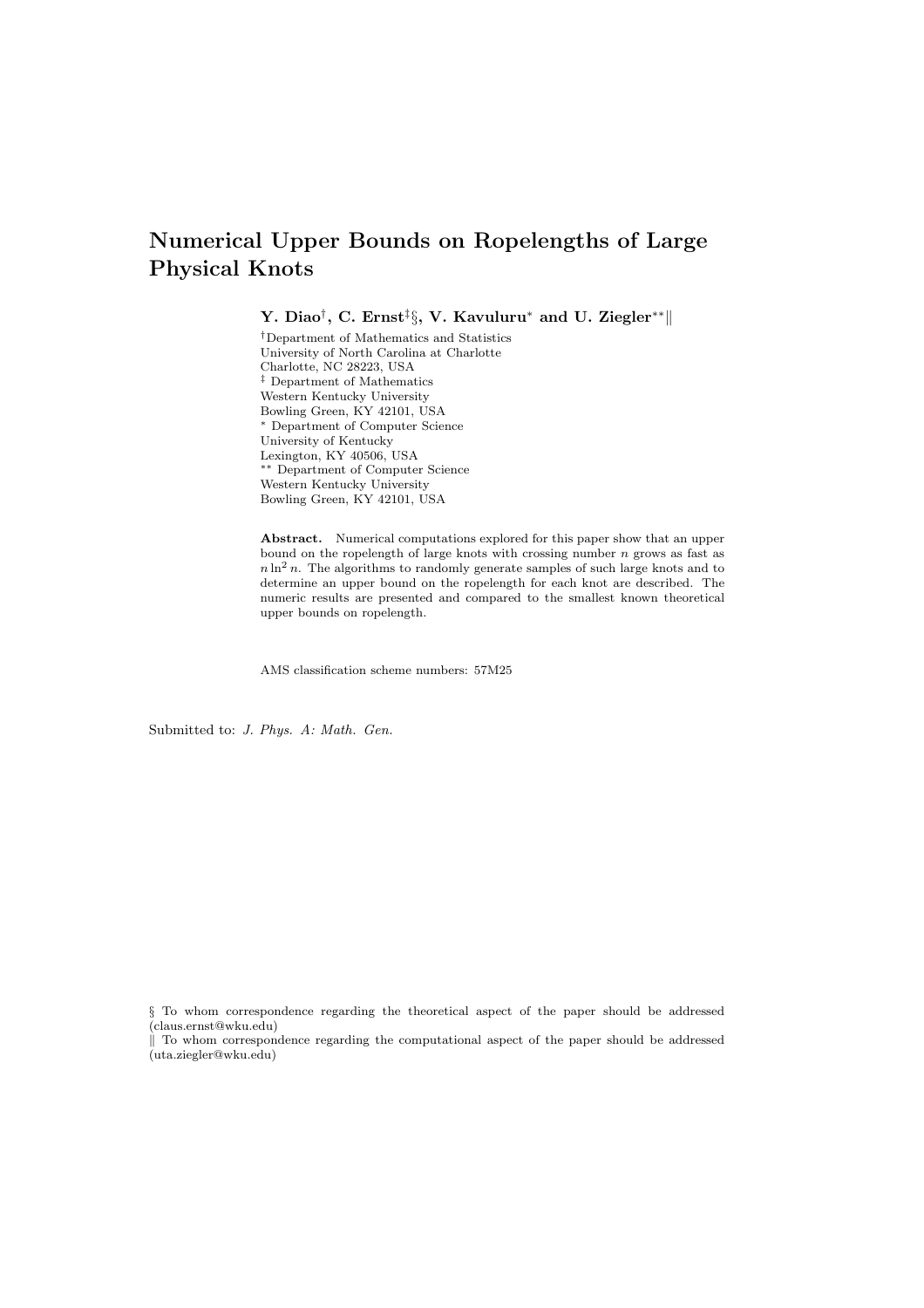# 1. Introduction

Take a rope, weave the ends in any way you like, potentially generating an entangled mess, and then fuse the two ends together. You just generated a random "thick knot" as opposed to the abstract knots studied extensively in knot theory, which do not take any volume in space. New applications of knot theory in biophysics and biochemistry have focused interest on knotted molecules which are physical knots that take up some real space and have particular geometric shapes. Such knots are modelled by the so called thick knots, which have been studied in recent years. See for example [5, 6, 8, 9, 15, 18, 27]. The thickness of a smooth knot can be thought of, intuitively, as the radius of the largest embedded normal tube around the knot, although slight variations of the definition do exist. A thick knot is a smooth knot with a positive thickness and the ropelength of a thick knot is the quotient of its arc length (i.e. the length of the center curve in the tube) over its thickness. This quotient ensures that the ropelength is independent of the actual thickness of the tube.

An essential problem concerning thick knots asks about the ropelength of a knot, namely the minimum length of rope (of unit thickness) required to tie the knot. This is a challenging problem. In fact, there are no analytic results which establish the (exact) minimum ropelength of any nontrivial knot. Much known theoretical and numerical work in the literature has been devoted either to the estimations of the ropelengths for relatively small knots [6, 8, 9, 22, 23, 24, 29], or to establishing various upper and lower bounds of ropelengths [2, 3, 4, 6, 9, 12, 18]. In this paper, we focus our attention to the upper bound part of the knot ropelength problem. Although some upper bounds for the ropelengths of nontrivial knots have been established [18], these are generally believed not to be optimal upper bounds. On the other hand, numerical studies on ropelengths so far are limited to relatively small knots, which cannot provide a good picture for the behavior of knot ropelengths in general. This paper helps in gaining a better understanding of the ropelengths of nontrivial knots through numerical studies of large random knots. The authors developed and implemented algorithms which generate and embed large knots on the cubic lattice in 3-dimensional space. The length of these embeddings of knots give rise to an upper bound on the ropelength.

The next section introduces some basic terminology needed to understand the remainder of the paper, as well as some known theoretical results and open questions regarding the knot ropelength problem. This is followed by sections which describe the algorithms used to sample large knots and how to embed the generated knots. Discussions of the methods employed, the numeric results and comparative results known from other specialized knot embedding algorithms conclude the paper.

## 2. Basic Knot Theory

In this paper, a knot  $K$  is a piece-wise smooth simple closed curve in 3-dimensional space. Intuitively, if one can continuously deform a knot  $K_1$  to another knot  $K_2$ , then  $K_1$  and  $K_2$  are considered the same knot and are said to be of the same knot type. The corresponding continuous deformation is called an ambient isotopy. For a fixed knot K, a knot diagram of K is a projection of K onto a plane. That is, if  $p: \mathbb{R}^3 \to \mathbb{R}^2$  is the projection map, then  $p(K) = D \subset \mathbb{R}^2$  is the corresponding projection of K. D may not be a simple closed curve since it can contain self-intersections. D is a regular projection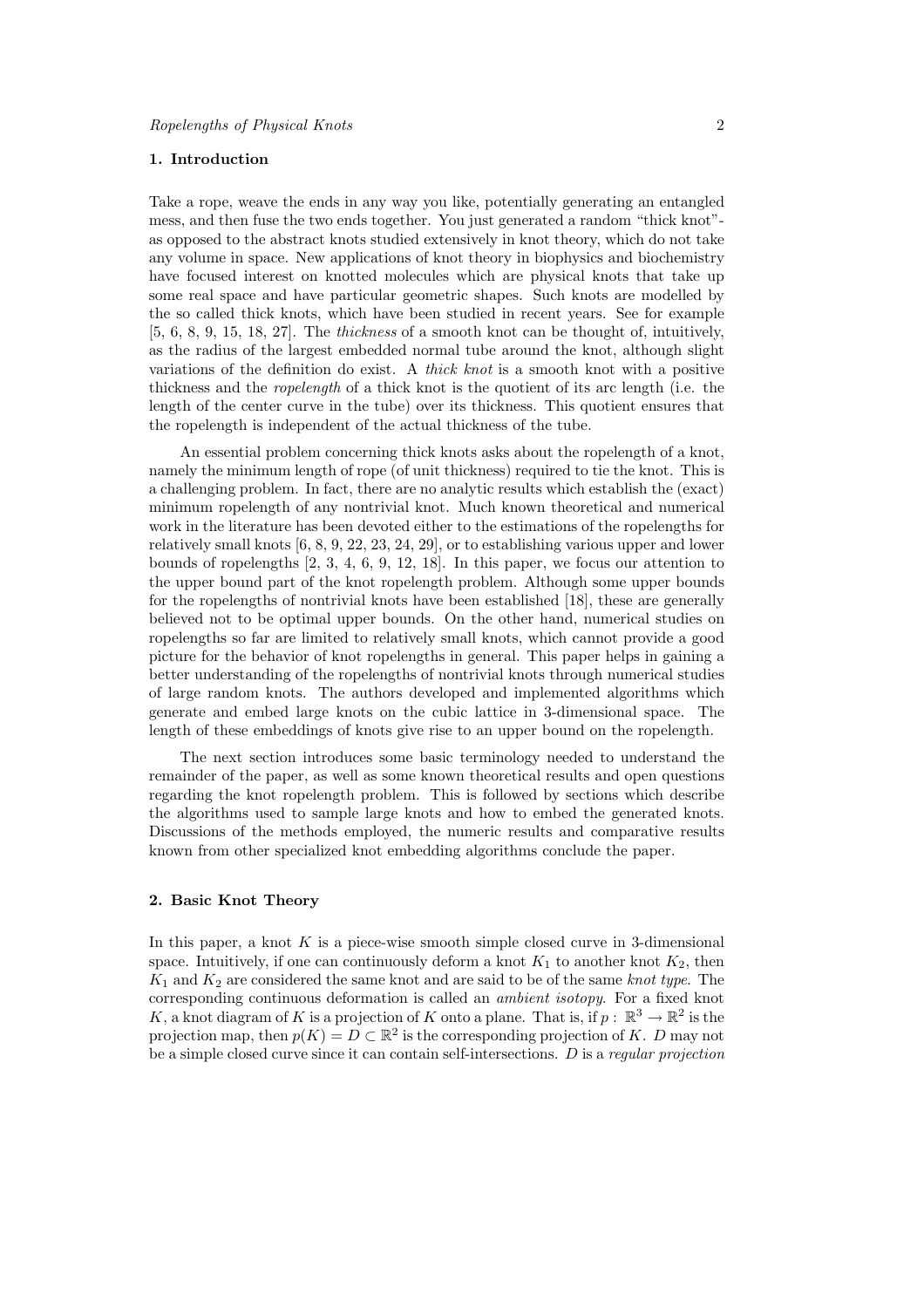of K if the set  $\{x \in D : |p^{-1}(x)| > 1\}$  is finite and the set  $\{x \in D : |p^{-1}(x)| > 2\}$ is empty (here  $|p^{-1}(x)|$  means the number of points in the set  $p^{-1}(x)$ ). In other words, in the diagram  $D$  no more than two arcs of  $D$  cross at the same point in the projection and there are only finitely many such crossings. At each intersection one of the strands of the knot is below or above the other strand. For example, the right side of Figure 2 is a regular projection of a knot with eight crossings where the over/under strands are clearly marked. An intersection in a regular projection is called a crossing in the knot diagram and one can count the number of crossings in such a regular projection. Apparently, such a number not only depends on the knot type of K, it also depends on the geometrical shape of K and the projection direction chosen. The minimum number of crossings in all regular projections of all knots having the same knot type as K is called the *crossing number* of the knot K and is denoted by  $Cr(K)$ . Of course, by this definition, if  $K_1$  and  $K_2$  are of the same knot type, then we have  $Cr(K_1) = Cr(K_2)$ . Furthermore, it may be the case that for a knot K' having the same knot type with  $K$ , none of the regular projections of  $K'$  has crossing number  $Cr(K)$ . A diagram D of a knot K is minimal if the number of crossings in the diagram equals  $Cr(K)$ . In this case we also say that D is a minimum projection diagram. On the other hand, a diagram  $D$  of a knot  $K$  is said to be a *reduced diagram* if  $D$  does not contain a crossing that can be removed by a simple twist as shown in Figure 1. Notice that a reduced diagram is not necessarily a minimal projection diagram. A knot is



Figure 1. A knot diagram that can be reduced by a single twist.

alternating if there is a knot projection in which one encounters over-passes and underpasses alternatingly when travelling along the knot projection. The crossing number of an alternating knot can be determined by the fact that any alternating reduced diagram of an alternating knot is minimal, for example the diagrams  $K_1$  and  $K_2$  at the left side of Figure 2 are minimal since they are alternating and reduced. (The knot diagram at the right side of Figure 2 is not alternating, but it can be actually deformed to a reduced alternating diagram with the same number of crossings in it, so it is also minimal.)

A knot K is called a composite knot if it can be obtained by cutting open two nontrivial knots  $K_1$  and  $K_2$  and reconnecting the strings as shown in Figure 2. We write  $K = K_1 \# K_2$  and call  $K_1$  and  $K_2$  the *connected sum components*. Note that a knot can have more than two connected sum components. A knot  $K$  that is not a composite knot is called a prime knot. When a knot diagram is viewed as a 4-regular planar graph, we will call it a *prime diagram* if it is at least three-edge connected (meaning removing any two edges from the graph will not make the graph disconnected). (Actually any 4-regular graph that is three edge connected is also 4-edge connected.)

Traditionally, nontrivial knots are tabulated according to their crossing numbers. The crossing number of a knot is a fairly reliable indicator of how complex the knot is. That is, it is usually the case that the larger the crossing number, the more complicated the knot is (in terms of other knot complexity measures). In this paper,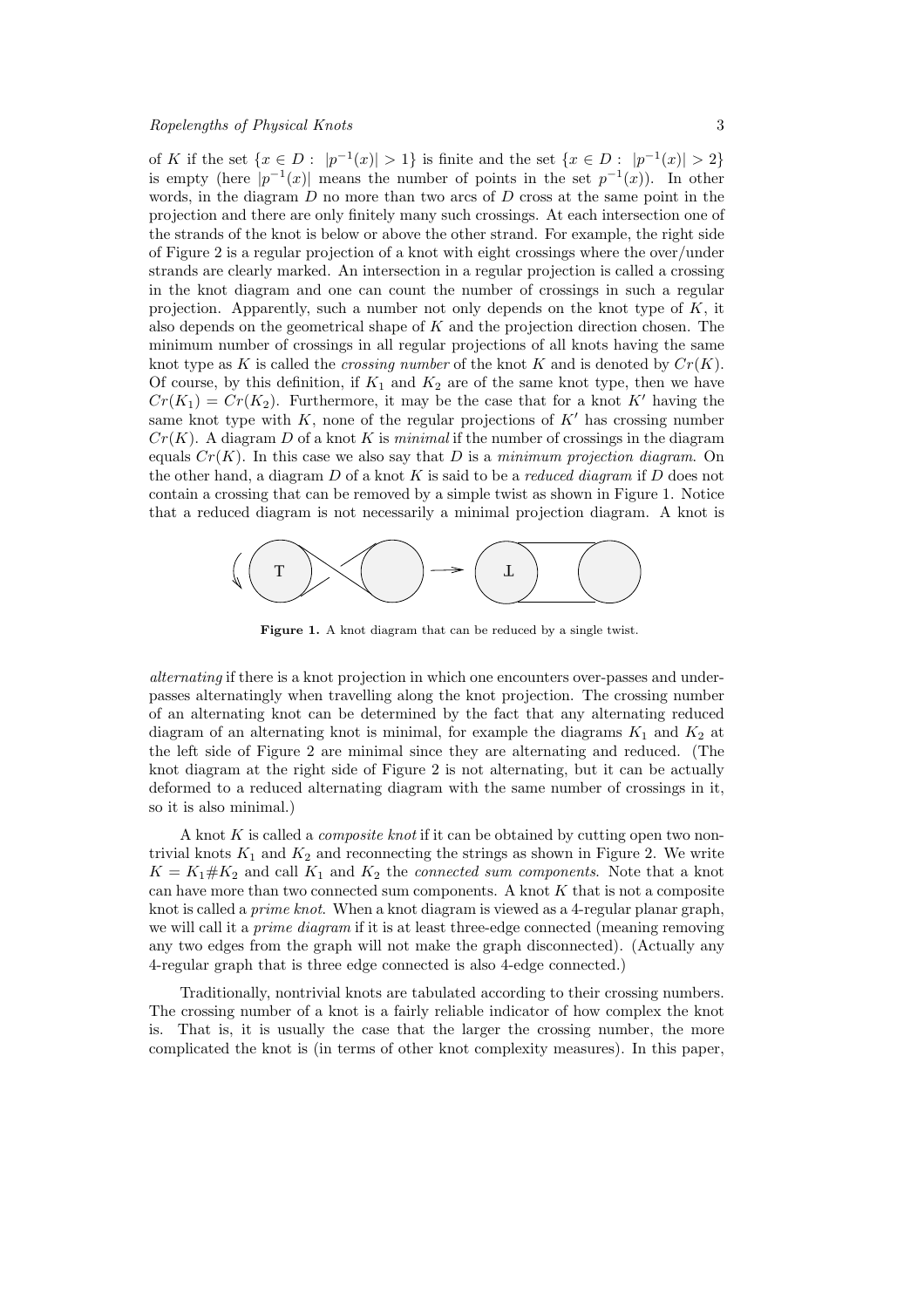

**Figure 2.** A composite knot  $K = K_1 \# K_2$ .

"large knot" means a knot with a large crossing number. Similarly, a "small knot" in this paper means a knot with a small crossing number. The tabulations of small knots can be found in most knot theory textbooks. See for example [1]. The following theorem summarizes the best known results regarding the lower and upper bounds of knot ropelengths (in terms of the power of  $Cr(K)$ ).

**Theorem 1** There exist constants  $c_1, c_2 > 0$  such that for any knot K with minimal crossing number  $Cr(K)$ , we have

$$
c_1 \cdot (Cr(K))^{3/4} \le L(K) \le c_2 \cdot (Cr(K))^{3/2}.
$$

The 3/4 power for the lower bound is sharp [12], and it was shown [13, 17] that for any p with  $3/4 \le p \le 1$  there exist families of infinitely many knots (some of these are not prime but are composite knots) such that  $c_0 \cdot (Cr(K))^p \leq L(K) \leq c_1 \cdot (Cr(K))^p$ for some constants  $c_0, c_1 > 0$  and any knot K in such a family. Thus a universal upper bound for  $L(K)$  would be at least of the order  $Cr(K)$ .

A common approach to answer ropelength questions about knots is to construct polygonal knots on the cubic lattice. The *cubic lattice* is the infinite graph in  $\mathbb{R}^3$ whose vertices are points with integer coordinates and whose edges are unit length line segments connecting these points. Hence, there are three types of edges in the cubic lattice: those parallel to the x-axis, those parallel to the y-axis, and those parallel to the z-axis. The length of a lattice knot F, denoted by  $L(F)$ , is the total number of lattice edges in  $F$ . It is well known that any polygonal knot of length  $n$  on the cubic lattice can be isotoped into a smooth knot of ropelength at most 2n. On the other hand, it is known that for any knot K of unit thickness with ropelength  $L(K)$ , there is a lattice polygon P that is isotopic to K with length at most  $12L(K)$  [16]. Thus, the difference in behavior of the length of lattice knots and the ropelength of smooth knots is bounded by a constant multiplicative factor on the length. So questions and results about the length of lattice knots can be immediately rephrased as questions and results about the ropelength of knots. Conversely results about the ropelength of smooth knots translate to results about the length of lattice knots.

The upper bound in Theorem 1 is achieved by an algorithm that takes a given knot and constructs a lattice embedding of the knot. The length of this lattice embedding is bounded above by the  $c_2 \cdot (Cr(K))^{3/2}$  term. However the constant used in this construction is large and the power  $3/2$  is based on a worst case analysis (see [18]) that seems to be avoided in the random sample of knots shown here by a simple trick. The details of this algorithm will be discussed in Section 4.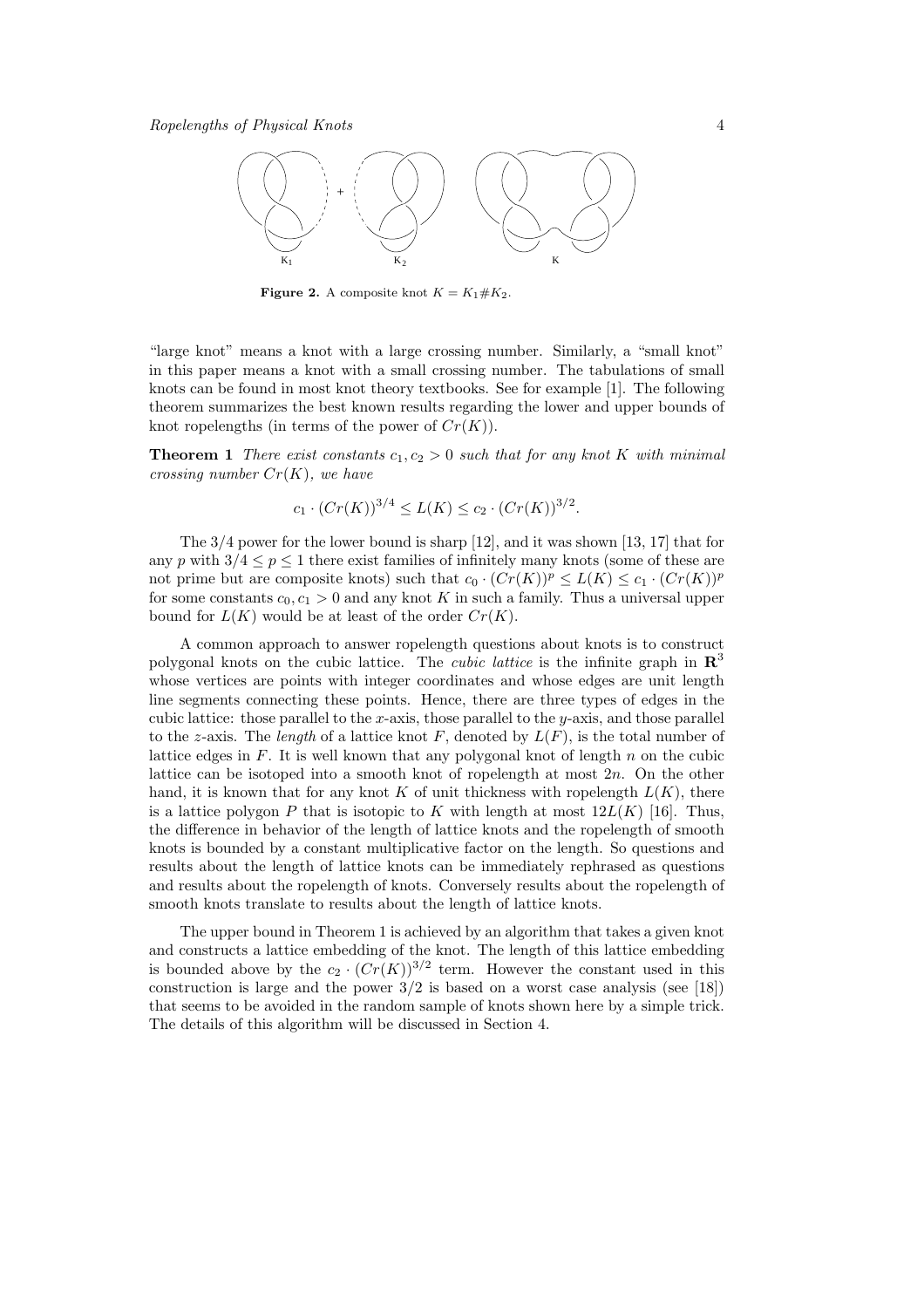## 3. Random Sampling of Large Knots

One problem in establishing the relationship between the ropelength and the crossing number of a knot is the difficulty in determining the crossing numbers for most large knots. In fact only a few special knot families have known crossing numbers (such as alternating knots, torus knots, and Montesinos knots). The crossing numbers of most knots can only be determined if one exhaustively classifies all knot projections with smaller crossing numbers than the given one. This has only been done for knots up to 16 crossings [25]. Since this paper addresses knots with large crossing numbers (up to a few thousands), this exhaustive process cannot be used. It can be easily shown that any torus knot of crossing number n has ropelength at most  $O(n)$ . Furthermore, the ropelength of any Montesinos knot of crossing number  $n$  is also bounded above by  $O(n)$  [14]. Thus, there is no need for us to study the ropelength problem for the two knot families of torus and Montesinos knots. Our sampling will be limited to prime alternating knots since we need to determine the crossing number of the knots generated. (In the last section we will point out that sampling alternating knots is enough to bound the ropelength of the non alternating prime knots as well.)

It needs to be pointed out that it is not practical (if not impossible) to generate large prime knots by generating random polygons (closed random walks) in three dimensional space. The reasons that random polygons will not work are the following: First, the polygon will have to be very long in order to generated complex knots. Secondly, a long random polygon tends to be composite (with many connected sum components) [10, 20, 30, 31] and lastly, the polygon will represent a non-alternating knot whose crossing number cannot be determined even with the most powerful computer in a time efficient manner. Instead, the random sampling procedure used in this paper takes a very different approach that is based on the fact that every knot K has a regular projection that can be viewed as a 4-regular planar graph G if the crossings are regarded as vertices and the simple curves joining the crossings are regarded as edges. Thus the authors concentrate on generating random 4-regular planar graphs G of a particular type: graphs with a Hamilton cycle. A cycle C of length k, where  $k \geq 2$ , is a graph which is isomorphic to the graph with vertex set  $\{v_1, v_2, ..., v_k\}$  (all the vertices  $v_i$  are distinct) and edge set  $\{v_i v_{i+1} : i = 1, \ldots, k-1\} \cup \{v_k v_1\}.$  A *Hamilton cycle* in a graph G is a cycle for which the vertex set  $\{v_1, v_2, ..., v_k\}$  equals the vertex set of the whole graph. A graph with a Hamilton cycle is said to be *Hamiltonian*. The key to the embedding algorithm described in the next section is the use of a Hamilton cycle in the graph obtained from a regular projection of the knot  $K$ . For every knot  $K$  there exists a Hamiltonian planar graph G [18] obtained from a projection of K with at most  $4Cr(K)$  vertices. Figure 3 below shows an example of a knot projection with a Hamilton cycle. (We need to point out that not every minimum knot projection is Hamiltonian, see [18].)

Below is a brief description of the construction of a random 4-regular planar Hamiltonian graph G that serves as a regular projection (not necessarily minimal) of the random knot to be generated, for more details see [19]. Since the problem of finding a Hamilton cycle in a large graph is computationally very difficult the construction starts with a fixed Hamilton cycle  $C$  of n vertices and develops the graph around this cycle. The  $n$  vertices will be the crossing points of the projection of the knot. Next,  $n$ edges are added to the cycle  $C$  in a random manner to create a 4-regular graph. (Pairs of vertices at simply chosen at random and the two vertices in a pair are connected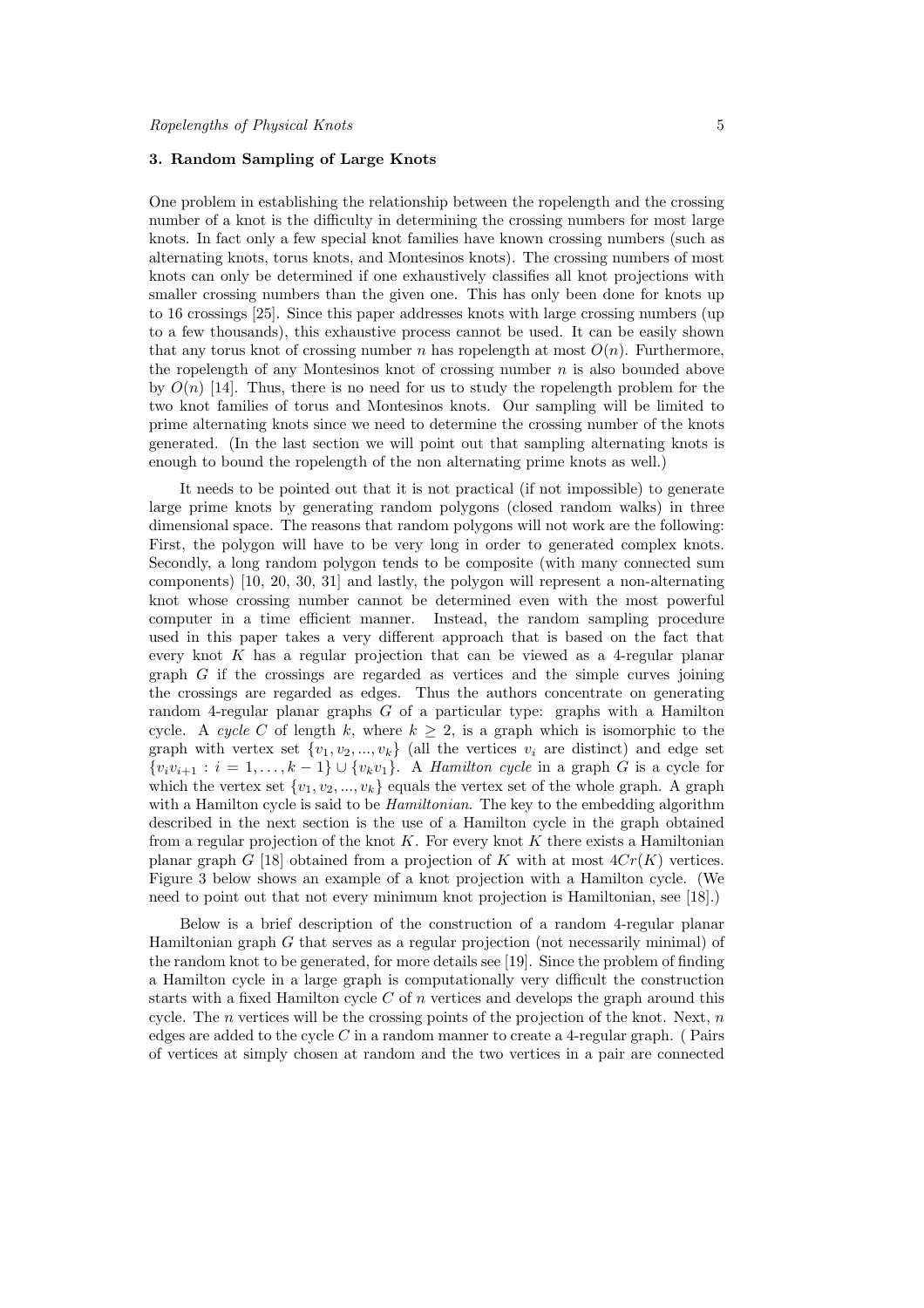

Figure 3. A small prime knot projection with 13 crossings. The Hamilton cycle is the circle and the vertices are numbered along the cycle. No "over" and "under" is indicated at the crossings.

by an edge either entirely in the outside or entirely in the inside of the cycle  $C$ .) The graph so created is non-planar with a probability of almost one. (Actually, the average number of intersections between the *n* new edges is of the order  $O(n^2)$ .) The resulting non-planar graph is modified into a 4-regular planar graph by removing the intersections between the  $n$  new edges one intersection at a time as shown in Figure 4 on the left. An edge is picked at random and the first intersection with another edge is identified. Then the two edges are broken at the crossing and recombined into two new edges that no longer cross each other. There are two possibilities and one is chosen at random.



Figure 4. On the left the two possibilities of removing an unwanted crossing by replacing the crossings of two edges with two non-crossing edges. On the right two edges of different components are recombined to form one component.

The 4-regular graph obtained at the end of this process is usually a projection diagram of a link with more than one component. To combine the components randomly, a vertex  $v$  in the graph is picked at random. The faces containing  $v$  are processed in a random order. For each face, the algorithm identifies the non-Hamilton edge on this face with endpoint  $v$  and the component to which it belongs. It then searches through the edges of the face, looking for an edge that is not on the Hamilton cycle and which belongs to a different component. Once the algorithm finds such an edges, an edge replacement move is carried out as shown at the right side of Figure 4. (We break the two edges at two points and recombine the ends to form two new edges. This reduces the number of components by one.) Once a replacement move is carried out a new vertex v is picked at random and a new edge replacement move is carried out. This continues until there is only one component left. The graph obtained at this point is the graph of a knot projection and has exactly  $n$  crossings, but it is not necessarily the projection of a prime knot. To obtain projections of prime knots, the 4-regular planar graph obtained up to this point is then split into 4-edge connected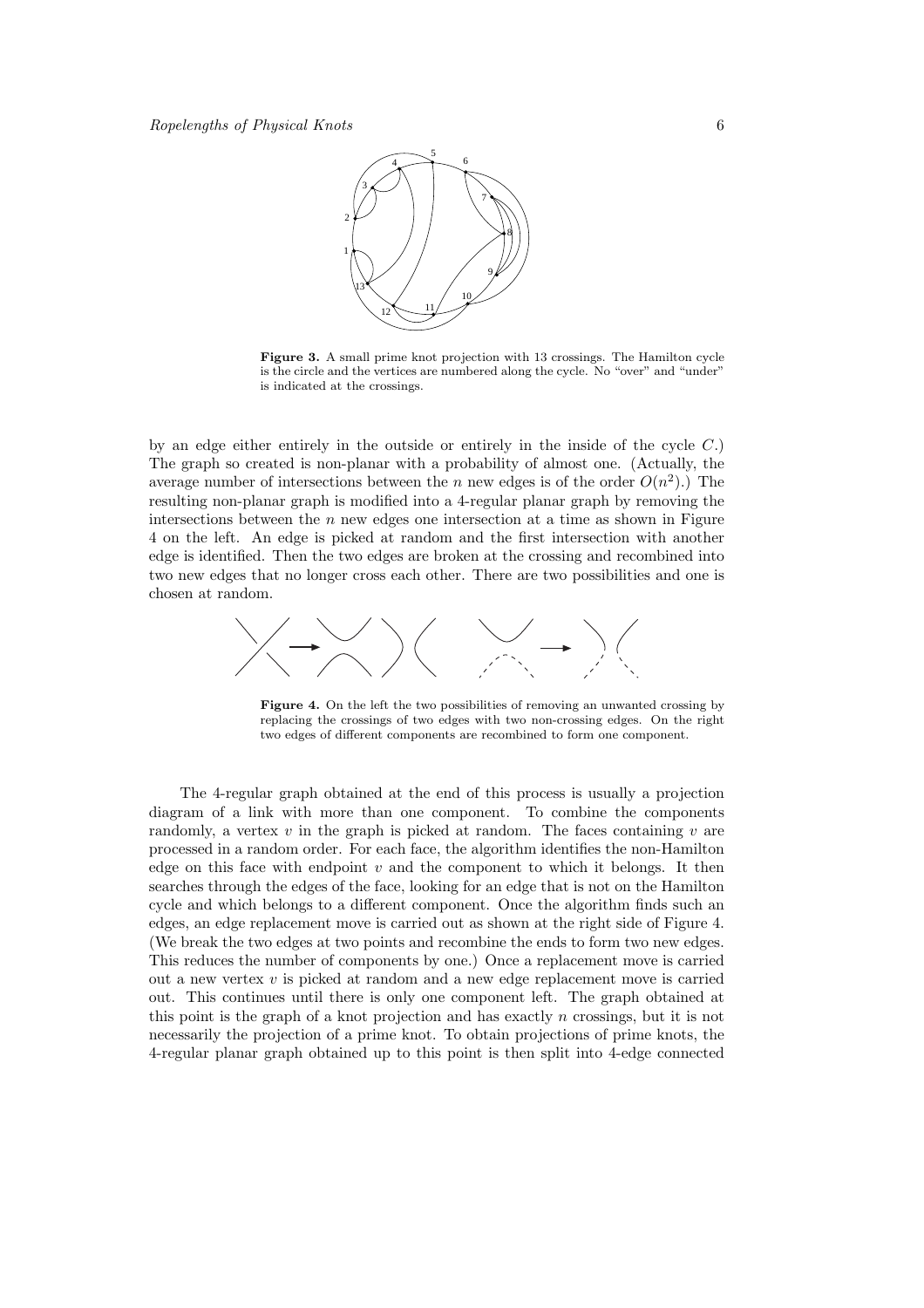components based on characteristics discussed by Dowker and Thistlethwaite [21]. A component G obtained at the end of this process is a regular projection of some prime knot, depending on how the over/under passes are assigned at each vertex. Assigning the over/under passes at the vertices so that an alternating knot is obtained, results in an alternating prime knot whose crossing number is exactly the number of vertices in G. The knot projection shown in Figure 3 is a typical example generated by the algorithm.

**Remark 1** The reasons that we are only interested in prime knot diagrams are as follows: Researchers in knot theory traditionally concentrate their efforts on prime knots with the understanding that the behavior of composite knots can be explained once we understand the behavior of prime knots. In the case of ropelength for a composite knot K, say  $K = K_1 \# K_2 \# \cdots \# K_p$  where  $K_1, K_2, \ldots, K_p$  are prime knots, the ropelength of K is easily shown to be bounded by the sum of the ropelengths of the  $K_j$ 's. Although it is still an open question whether the crossing number of K is the sum of the crossing numbers of the  $K_i$ 's, it is conjectured to be true. In this sense the upper bounds of ropelengths of prime knots will give rise to the upper bounds of the ropelengths of composite knots.

Remark 2 When we split the knot diagram into prime knot diagrams, the control over the number of crossings in the final prime knot is lost. In other words, we start with a graph with n vertices and we obtain at the end graphs that are projections of prime knots of varying sizes, see Section 5 for some data on the size of the prime knots obtained.

**Remark 3** For any given knot type K with crossing number m, there exists a knot K (as a closed curve in 3-space) with knot type K such that the graph G of a regular projection  $D$  of  $K$  can be generated by the above process (though this graph may not represent a minimal projection of  $K$ ). Furthermore, the number of crossings in  $D$  is at most 4m. This means that our generating method is ergodic, that is, projection diagrams of all prime knots can be generated by this method.

Remark 4 At this stage, not much can be said about the probability distribution of the knots generated by the above algorithm since the space of the large knots is not well understood. Because the algorithm generates prime knot diagrams based on Hamilton cycles, those prime knot diagrams with many different Hamilton cycles will have a higher probability to be generated than prime knot diagrams with few Hamilton cycles. The difference between the number of Hamilton cycles in two different diagrams (with the same number of crossings) can be very large even for a small number of crossings. For example, the number of Hamilton cycles for knots with 9 crossings varies from 512 for  $9_1$  to zero for  $9_{35}$ . ( $9_{35}$  is the only 9 crossing alternating knot which does not have a minimum Hamiltonian projection graph.) Even if the above algorithm could generate 4-regular planar Hamiltonian graphs with n vertices with uniform probability this still would not generate knots (with the same crossing number  $n$ ) with uniform probability. For example, in the case of alternating knots, any two minimum projection diagrams D and D' of the same alternating knot K are flype equivalent, that is, there is a finite sequence of flypes that changes D to D' [28] (see Figure 5). However a flype usually changes the underlying 4-regular graphs to a non-isomorphic graph. Thus knots having a large number of flype equivalent diagrams are more likely to appear than knots having a small number of flype equivalent diagrams.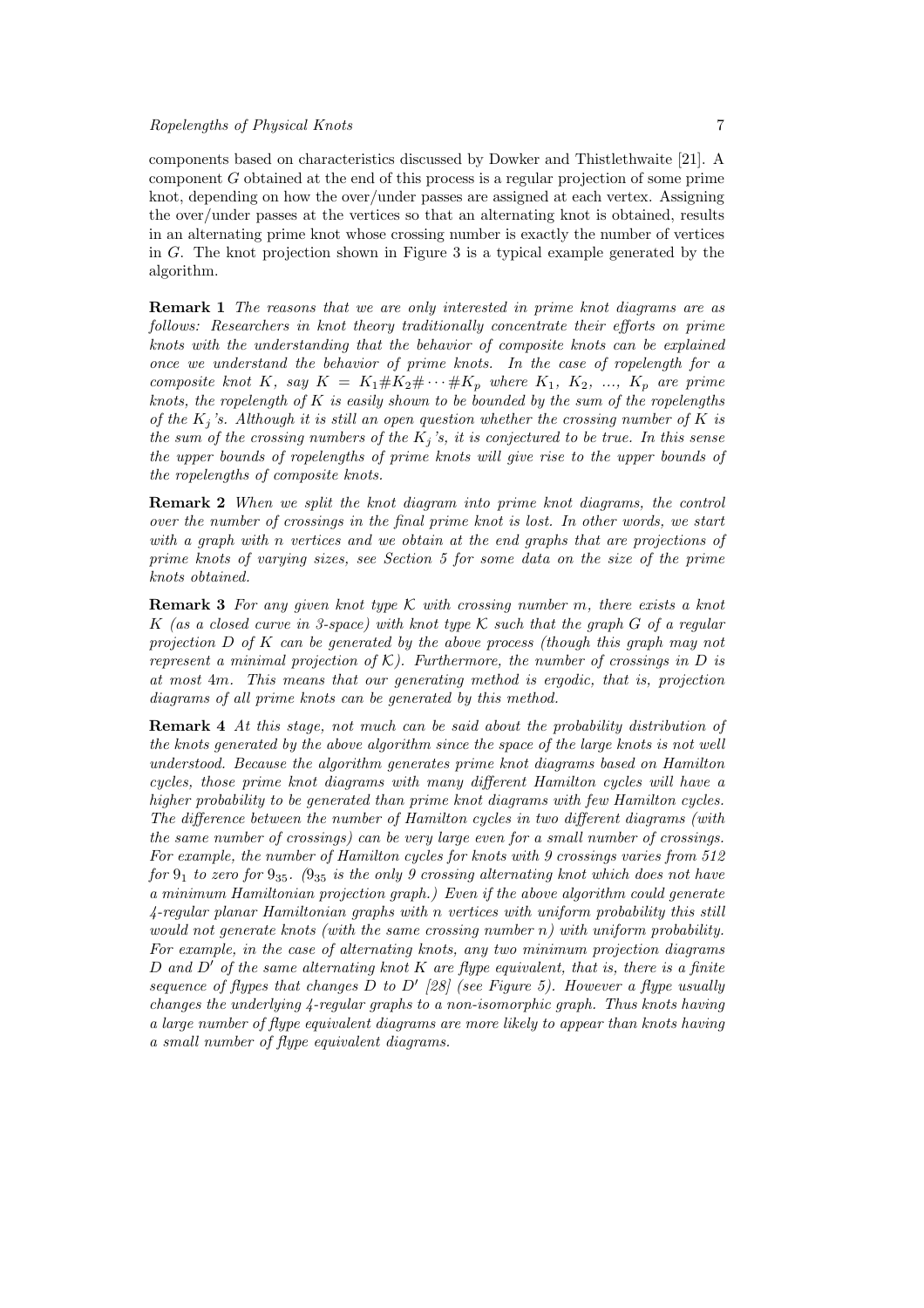

Figure 5. A single flype. T denotes a part of the diagram that is rotated by 180 degrees by the flype.

Remark 5 Using the above algorithm the computing time to generate many large prime knot diagrams is considerable. On a standard desktop PC (Pentium  $\lambda$ ) the average time to generate a single prime knot diagram with about 2100 to 2200 crossings was about 17 minutes when starting with a 3000 vertex Hamilton cycle. For a prime knot diagram with  $4500$  to  $5000$  crossings it took more than  $84$  minutes when starting with a 7000 vertex Hamilton cycle. Currently the authors are working to improve the algorithm so larger knots can be generated with less time.

### 4. Deriving Upper Bounds for Ropelengths of Large Knots

For any given knot K (or rather, the graph G of a regular projection of K), our algorithm will construct a polygonal knot on the cubic lattice that has the same knot type as  $K$ , while trying to keep the length of the polygon small. The length of this polygonal knot then gives rise to an upper bound on the ropelength of the knot. Recall that the length of the lattice knot F, denoted by  $L(F)$ , is the total number of lattice edges in  $F$ . The key in the construction of the lattice knot  $F$  is the Hamilton cycle C in G. Let  $n = |V(G)|$  be the number of vertices in G. Let  $v_1, \ldots, v_n$  denote the vertices of G which occur on C in the cyclic order listed. Let  $k = \lceil \sqrt{n} \rceil$ . Observe that as a simple closed curve in the plane  $z = 0$ , C divides the plane  $z = 0$  into two closed regions, one bounded and one unbounded. The non-Hamilton edges of G are then divided into two groups: those in the bounded region, called B-edges, and those in the unbounded region, called  $U$ -edges. In Figure 3, edges 1-10, 2-5, and 11-12 are examples of U-edges and edges 1-13, 5-12, and 6-8 are examples of B-edges. Since G is 4-regular with n vertices, it has 2n edges, of which n form the Hamilton cycle  $C$ and the other  $n$  are the U- and B-edges.

The algorithm will first embed the Hamilton cycle C into the box  $[0, 3k] \times [0, 3k] \times$  $[-1, 1]$  in  $O(n)$  steps in the form of a comb with  $\lceil k/2 \rceil$  teeth and  $k \approx \sqrt{n}$ . All teeth, except possibly the last one have length  $O(k)$ . Figure 6 shows the cases for  $n = 14$ and  $n = 23$ .

Next the U-edges are embedded in the half-space  $z \geq 1$  and finally, the B-edges in a similar way into the half-space  $z \leq -1$ . The embedding of the U-edges and B-edges has to be done very carefully in order to preserve the knot type of  $K$ . It is shown in [18] that each of the *n* U- and B-edges can be embedded into the lattice using a lattice path of length at most  $O(\sqrt{n})$ , hence K can be embedded into the cubic lattice with a length at most  $O(n^{3/2})$ . In other words,  $O(n^{3/2})$  is a universal upper bound for the ropelength of any knot with crossing number  $n$ . Figure 7 shows the lattice embedding of a 4-regular graph (not the knot) in the case that the vertices are lined up along a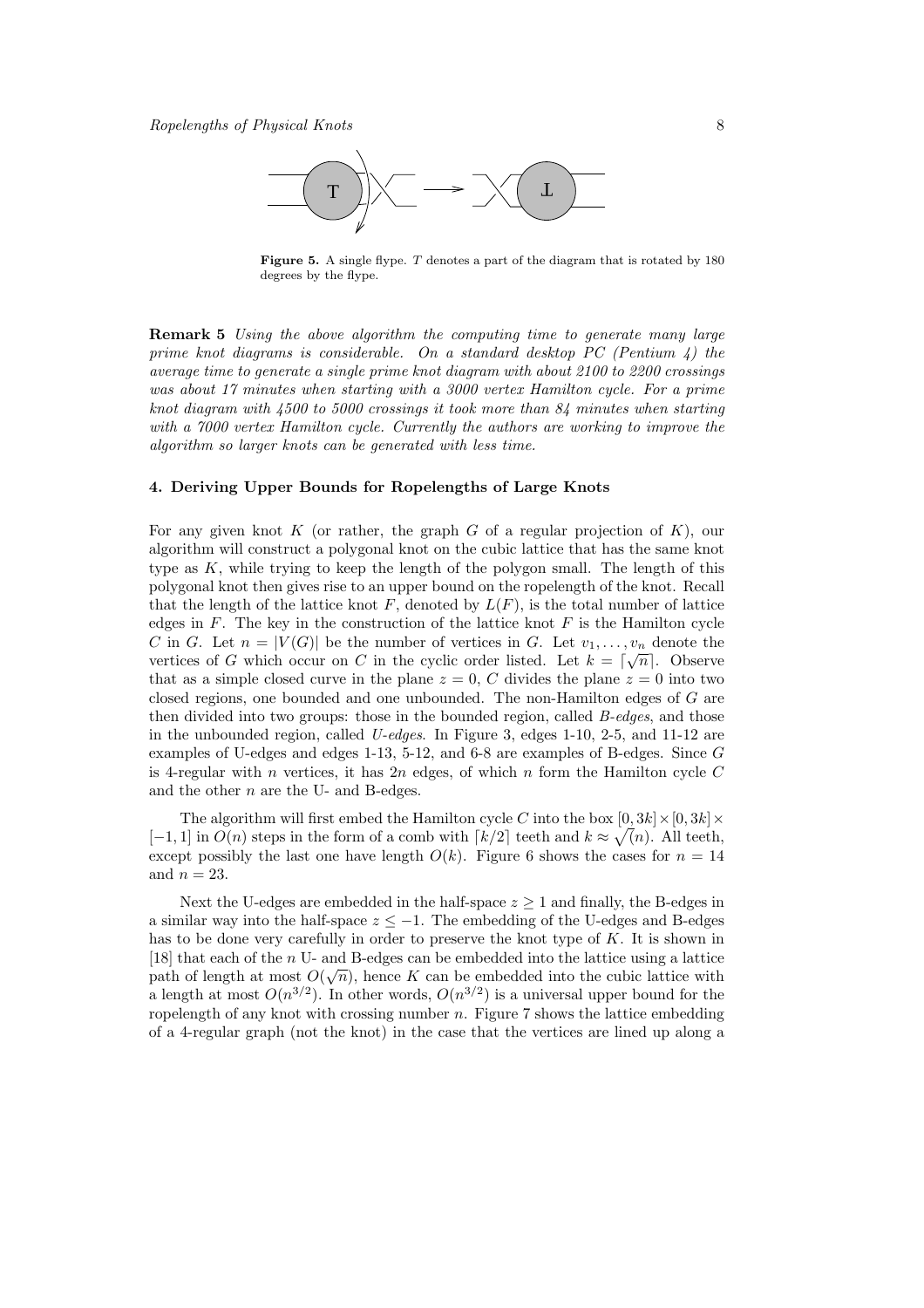

Figure 6. A planar Hamiltonian projection forming a comb with 14 or 23 vertices.

line segment on the Hamilton cycle. This is done so that the embeddings of the edges not on the Hamilton cycle can be visualized easily by the reader.



**Figure 7.** A Hamiltonian projection of the 9 crossing knot  $9_{32}$  and its realization in the cubic lattice.

The left of Figure 8 shows the actual embedding of a 22 crossing knot generated by the algorithm described in the last section. The Hamilton cycle now follows the comb shape described in Figure 6 and is no longer easily visible. Figure 9 shows the embedding of a 415 crossing knot with a length of 7528. Here it is almost impossible to follow the path of the knot embedding.

The upper bound  $O(n^{3/2})$  obtained in [18] arises from the fact that in the worst case each of the n U- and B-edges in  $G\backslash C$  requires a length of  $O(\sqrt{n})$  in its embedding on the cubic lattice. However, it is quite possible that in most cases this worst case scenario does not happen and the  $O(n^{3/2})$  bound can be improved. Each B-edge is associated with a recursively defined number, called the level of that edge. The level of a B-edge e (starting at vertex k and ending at vertex p, with  $k \leq p$ ) is one more than the highest level number of any B-edge "captured" between e and the Hamilton cycle between vertices  $k$  and  $p$ . A B-edge is "captured" if it starts and ends between  $k$  and p. If there is no B-edge captured between  $e$  and the Hamilton cycle at all, then  $e$  has level number 1. The level numbers for the U-edges are defined in a similar manner.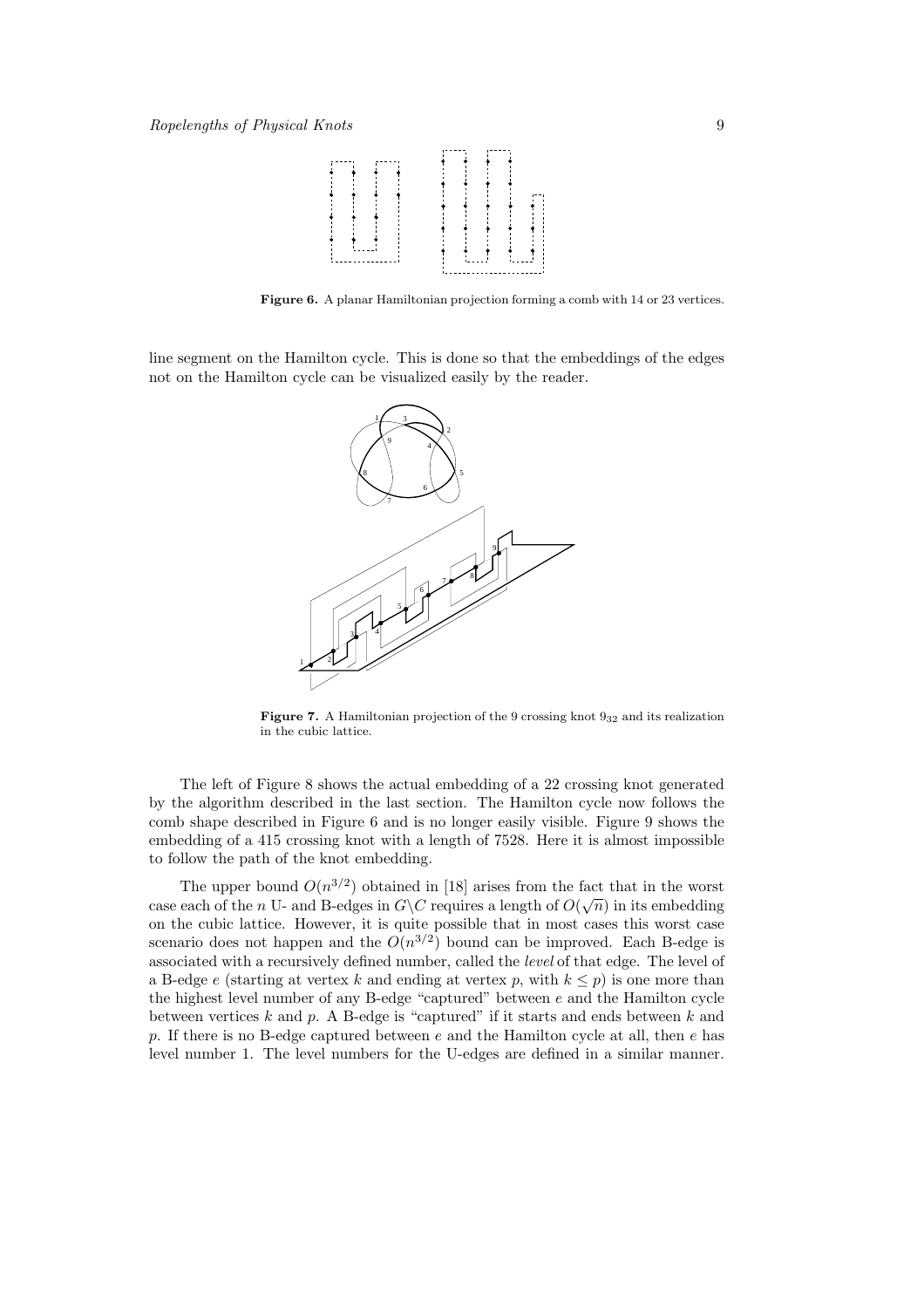

Figure 8. On the left is a lattice embedding of a 22 crossing knot generated by the generating algorithm discussed in Section 3. On the right is a smooth embedding of the same knot created by a ropelength minimizing software designed for smooth and small knots.



Figure 9. A lattice embedding of a knot with 415 crossings with a length of 7528 steps.

For example, the U-edge from vertex 1 to vertex 8 in Figure 7 is a level 3 edge since it captures the level 2 edge from vertex 2 to vertex 5. In our embedding algorithm, the level number of an edge e determines how far away from the plane  $z = 0$  the lattice path that is the embedding of e will move. Thus the key to finding a good upper bound on the ropelength of a knot by our algorithm is to find a diagram of the knot that contains a Hamilton cycle  $C$  resulting in low level numbers for the edges not in the cycle  $C$ . The level numbers of the edges not on the Hamilton cycle  $C$  depend on the vertex on the Hamilton cycle chosen as a starting vertex when the Hamilton cycle is embedded in the comb shape in the plane  $z = 0$ . The embedding length data reported in the next section is the minimum ropelength found when allowing each vertex on the Hamilton cycle  $C$  to be the starting vertex on the comb-shaped Hamilton cycle embedding. That is each ropelength reported is the minimum obtained from  $n$  different embeddings of the knot. This trick leads to a significant shortening of ropelength reported in the next section.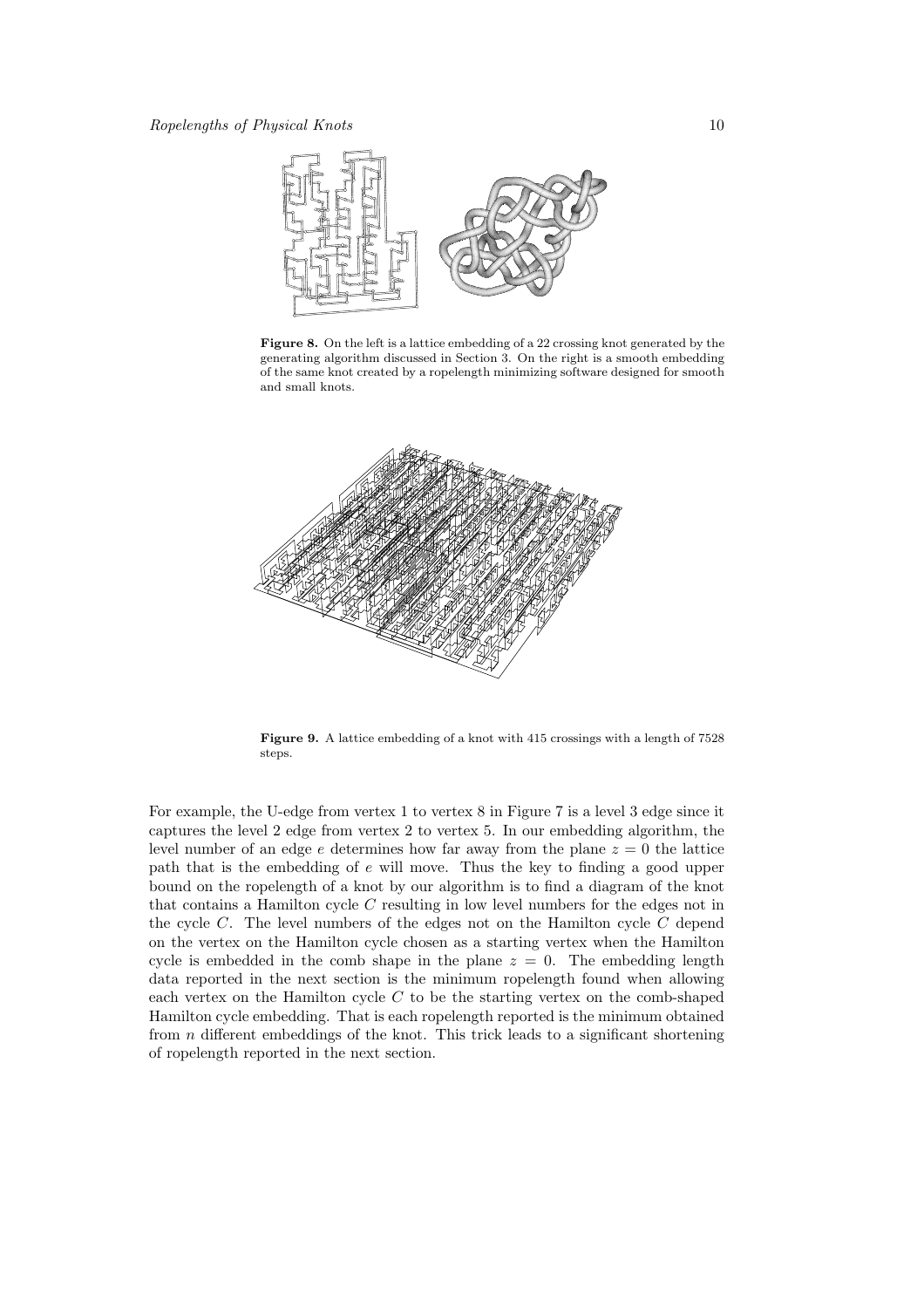# 5. Numerical Results

The algorithm described in Section 3 produces random samples of prime knot diagrams that are heavily weighted towards small knot diagrams. This happens since we have to cut the diagrams apart into prime knot diagrams. For example, if one starts with  $n = 500$  (or  $n = 3000$ ) vertices in the initial Hamilton cycle then one obtains knot diagrams with  $n = 500$  (or  $n = 3000$ ) crossings. However these are not prime knot diagrams. After cutting these knot diagrams into prime knot diagrams only about 8.2 (for  $n = 500$ ) or 4.0 (for  $n = 3000$ ) percent of them have more than 30 crossings. (These percentages are based on samples of 10,000 elements, see [19] for details.) In order to generate a sample of knot diagrams that is evenly spread, enough prime knot diagrams were generated so that it was possible to pick randomly 10 prime knot diagrams out of any interval ranging over 10 consecutive crossing numbers. To be more precise: the sample contains 2350 knots with 10 knot diagrams in each of the intervals  $25-34$ ,  $35-44$ ,  $45-54$ ,  $\dots$ ,  $2365-2374$ , picked at random out of the generated prime knot diagrams. For the sake of simplicity in stating the numerical results, the over/under passes at the crossings were assigned so that the resulting knots are alternating. Thus the number of crossings in a diagram equals the minimum crossing number of the knot. The implication of the numerical results for non alternating knots is discussed in the next section. Each of these 2350 knots was embedded into the cubic lattice as described in Section 4.

Figure 10 below shows the length data produced by the algorithm. It can be seen that the growth of the length is slightly more than linear. The data was fit with the model  $y = a + bn + cn \ln^{2} n$  (where y is the ropelength upper bound and n is the crossing number of the knots) due to the following considerations. First, based on the discussion following Theorem 1 is it known that an overall upper bound on the ropelength is at least linear in terms of the crossing number, so the fit function used needs to be at least linear (although researchers have yet to produce any example of knot families whose ropelengths grow faster than linear in terms of their crossing numbers). Second, it has been shown that a planar 4-regular graph of *n* vertices (which is equivalent to a regular projection of a knot with n crossings) is isomorphic to a graph embedded in the cubic lattice with a total length at most of the order  $O(n \ln^2 n)$  [26] and there are examples showing this cannot be further improved in general. Since a graph isomorphism does not have to keep the topology of original planar graph, it is much less restrictive than a knot embedding. (For example a graph isomorphism does not have to preserve the cyclic order of edges around a vertex, while this cyclic order must be preserved if one wants to keep the knot type unchanged.) It is thus reasonable to conjecture that a general ropelength upper bound is at least of the order  $O(n \ln^2 n)$  for knots with crossing number n. Figure 10 shows that the chosen model fits the data nearly perfectly.

To test whether the fit  $y = 1.1151 + 15.9232n + 0.1192n \ln^2 n$  works well for knots with larger crossing numbers, it was plotted against the length data of 440 additional knots that where generated in addition to the smaller knots already used in the sample above. These larger knots have crossing numbers ranging from 2375 to 3174. The combined sample is shown in Figure 11. It can be seen clearly that  $y = 1.1151 + 15.9232n + 0.1192n \ln^2 n$  still fits very well for the ropelengths of the extended sample.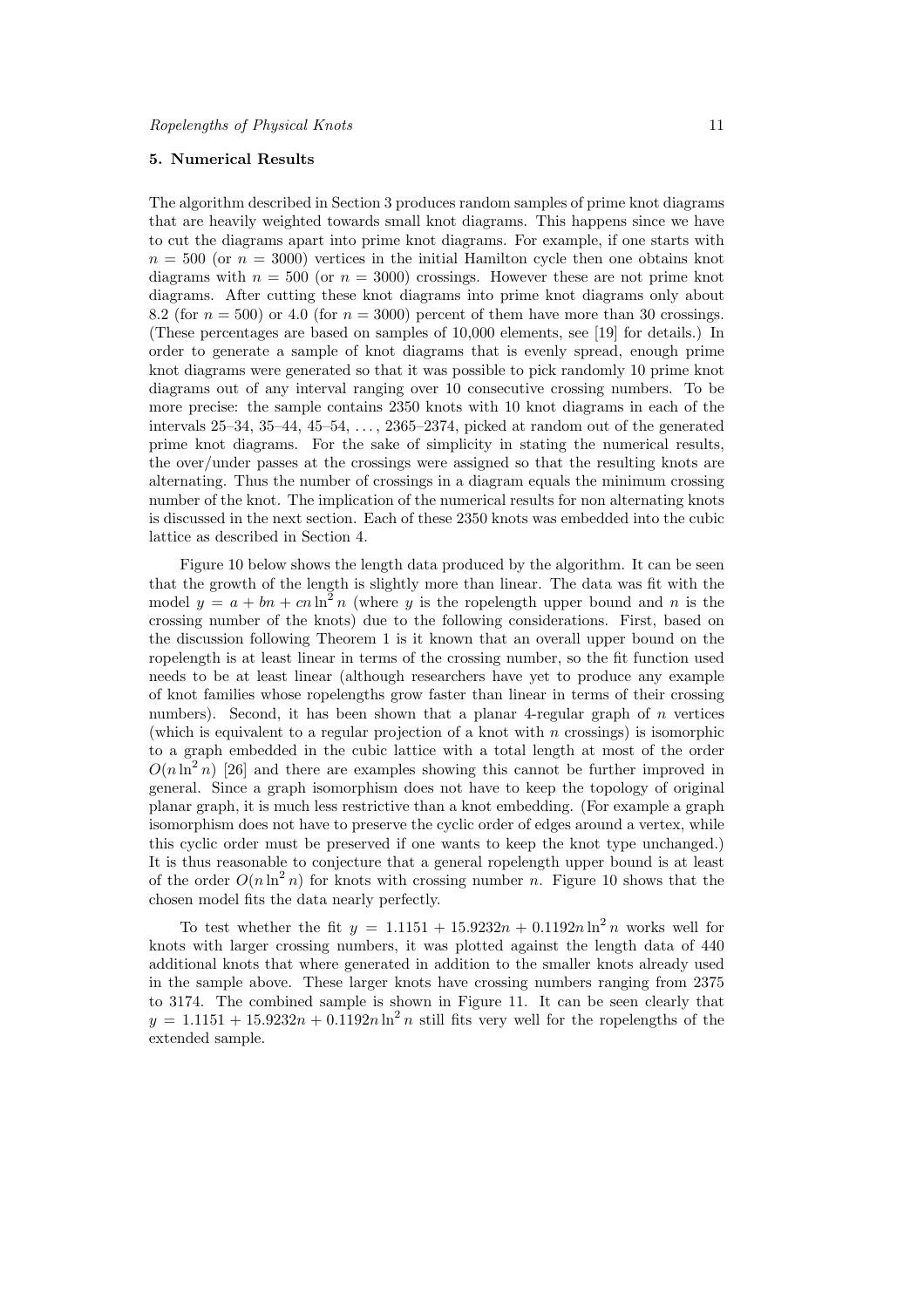

Figure 10. The evenly spread sample of 2350 knots together with the best  $a + bn + cn \ln^2 n$  fit curve, which is  $y = 1.1151 + 15.9232n + 0.1192n \ln^2 n$  with  $r^2 = 0.9992$ . The x-axis is the crossing number of the knot and the y-axis shows the length of the cubic lattice embedding.



Figure 11. The length data of 2790 knots with crossing numbers ranging from 25 to 3174 together with the plot of the function  $y = 1.1151 + 15.9232n +$  $0.1192n \ln^2 n$ .

To check how representative our collected sample is, we generated and collected 1601 400-crossing prime knots, 1092 800-crossing prime knots and 1446 1000-crossing prime knots. Figure 12 shows a bar graph of the ropelength distributions of these knots. In each of the bar graphs the ropelength distribution is approximately normal.

Figure 13 shows the length data of Figure 10 for 400 to 1000 crossings together with the knots in the sample of Figure 12. The small vertical lines indicate the minimal and maximal embedding length observed in the samples with 400, 800 and 1000 crossings. The black point on the vertical lines indicates the average embedding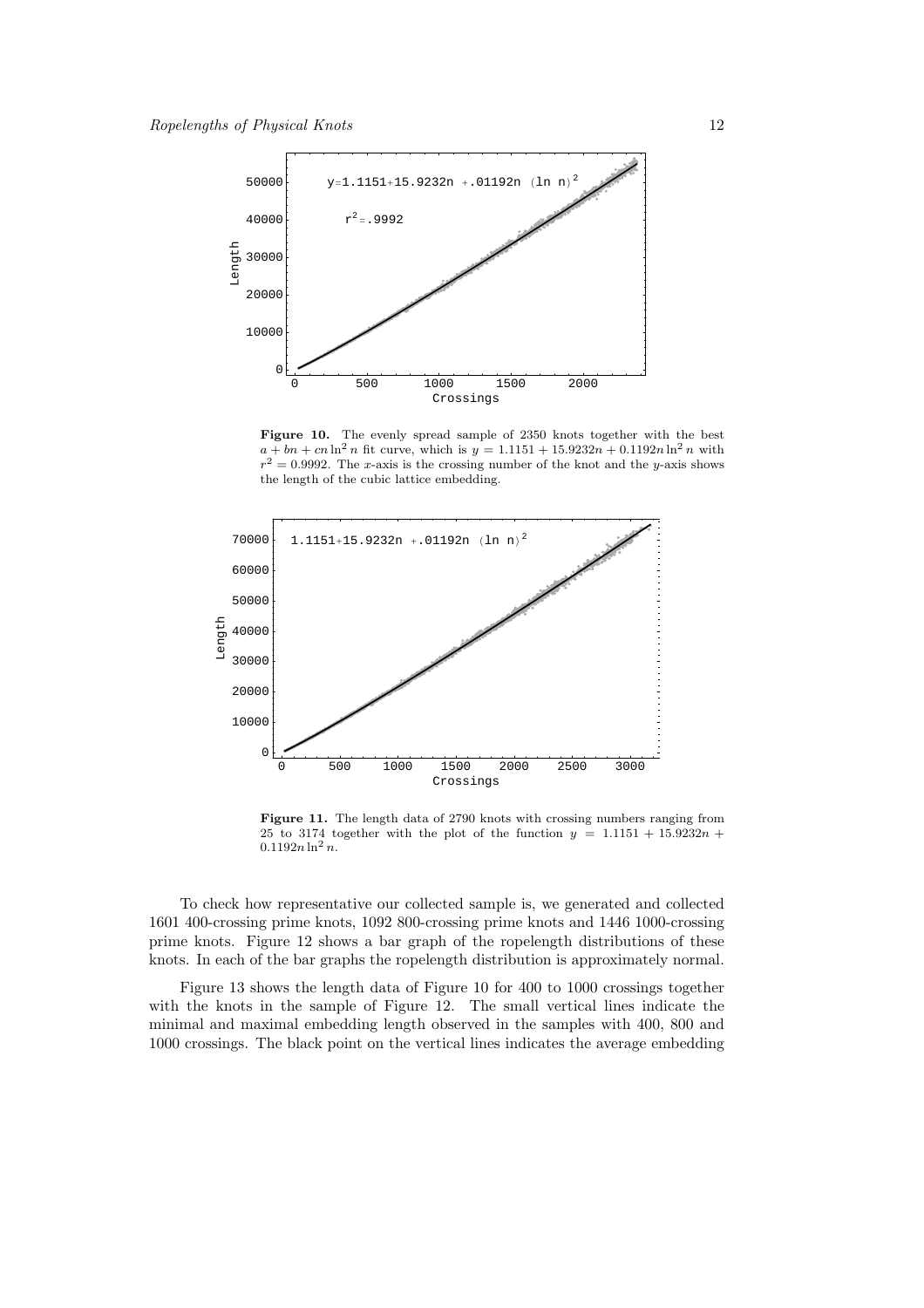

Figure 12. The embedding length distributions of the 1601 400-crossing prime knots, 1092 800-crossing prime knots and 1446 1000-crossing prime knots. The  $x$ -axis shows the embedding length and the  $y$ -axis shows the frequency of occurrences.

length of the three samples at 400, 800 and 1000 crossings. It is evident that the sample-density in the original sample in Figure 10 is representative since the much larger sample sizes at 400, 800 and 1000 crossings did not significantly change the outcome.



Figure 13. Embedding length data from Figure 10 for 25 to 1000 crossings together with the length data of the samples at 400, 800 and 1000 crossings. The small vertical lines show the spread in the embedding lengths of the knots of the samples.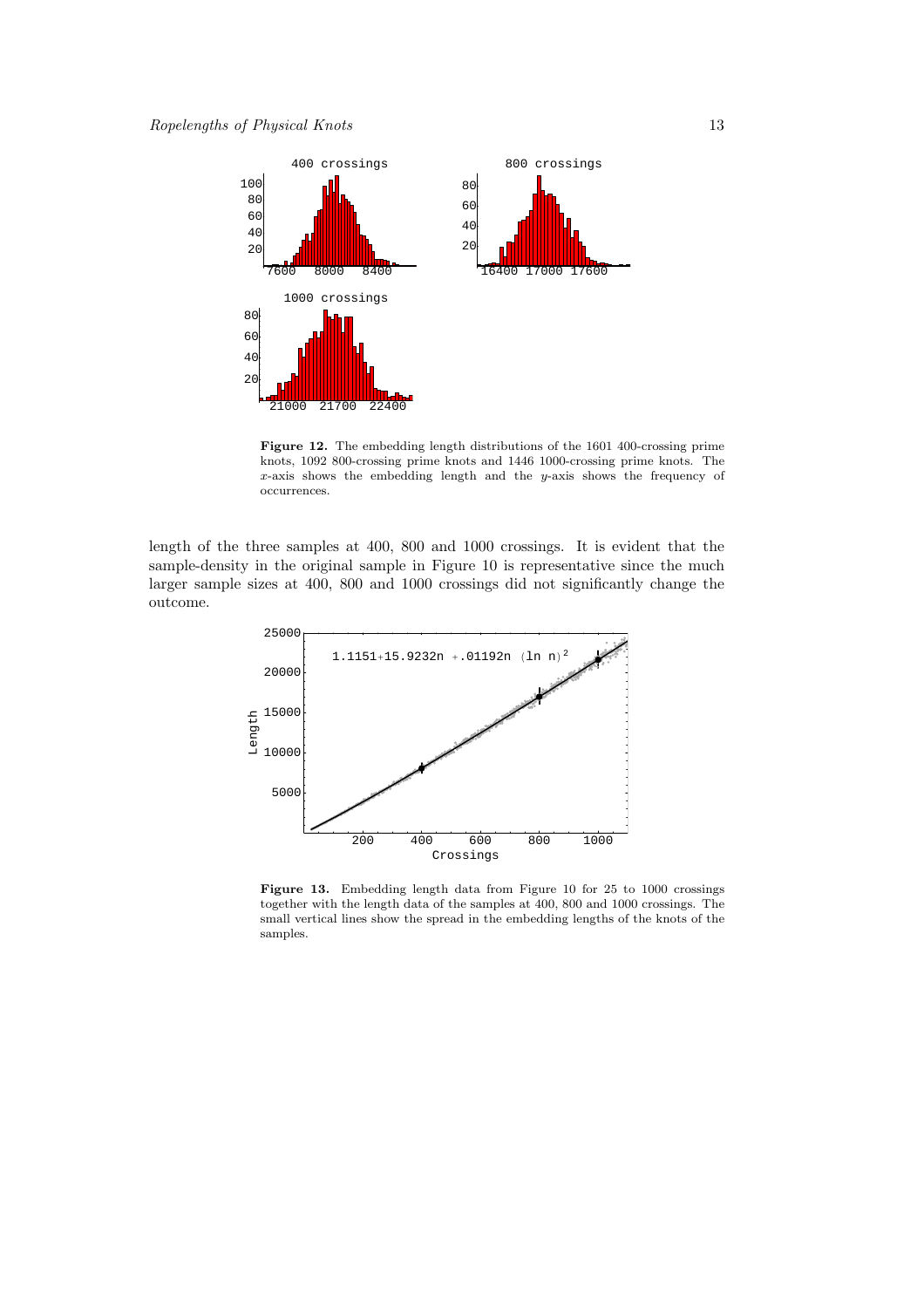# 6. Discussions

The algorithm that generates the lattice embeddings has the advantage that it can handle very large knots with thousands, or even tens of thousands of crossings. The ropelength upper bounds produced by the lattice embedding computations indicate that the ropelengths of most knots are bounded above by  $O(n \ln^2 n)$ . The embedding algorithm used here is tailored to generate lattice embeddings for very large knots. The ropelength upper bounds derived are only meaningful for large knots since the use of the Hamilton cycle inevitably causes significant length inefficiencies in the embedding of small knots. However, even though the embedding lengths derived here are not optimal, they are still much shorter than the best (theoretically proven) ropelength upper bounds currently available. For knots with crossing numbers in the range up to 470 crossings, the best known theoretical ropelength upper bound is given by  $y = 1.64n^2 + 7.69n + 6.74$  (where *n* is the crossing number of the knot) [4]. Knot embedding on the cubic lattice have a thickness of 1/2. To compare this with knot embeddings of thickness one we need to multiply the length of the lattice embedding by two. Comparing the above upper bound with twice the best fit function  $y = 2(1.1151 + 15.9232n + 0.1192n \ln^2 n)$  derived from the presented data, we find that for knots starting with 16 crossings twice the best fit function is already smaller. For the knots with more than 470 crossings and Hamiltonian minimum projections the the knots with more than 470 crossings and Hamiltonian minimum projections the best known upper bound is a  $n^{3/2}$ -power function  $y = 34n^{3/2} + 42n + 22\sqrt{n} + 22$ [18], see Theorem 1 and Figure 14. This strongly suggests that there is still much room for improvement to the known results about the theoretical ropelength upper bounds.



Figure 14. The comparison of the best fit function  $y = 2 * (1.1151 + 15.9232n +$  $(0.1192n \ln^2 n)$  with the best known upper bound functions  $y = 1.64n^2 + 7.69n +$ 6.74 and  $y = 34n^{3/2} + 42n + 22\sqrt{n} + 22$ .

Although there are algorithms designed to approximate the actual ropelength of a knot (usually through controlling the gradient flow), they only work well for small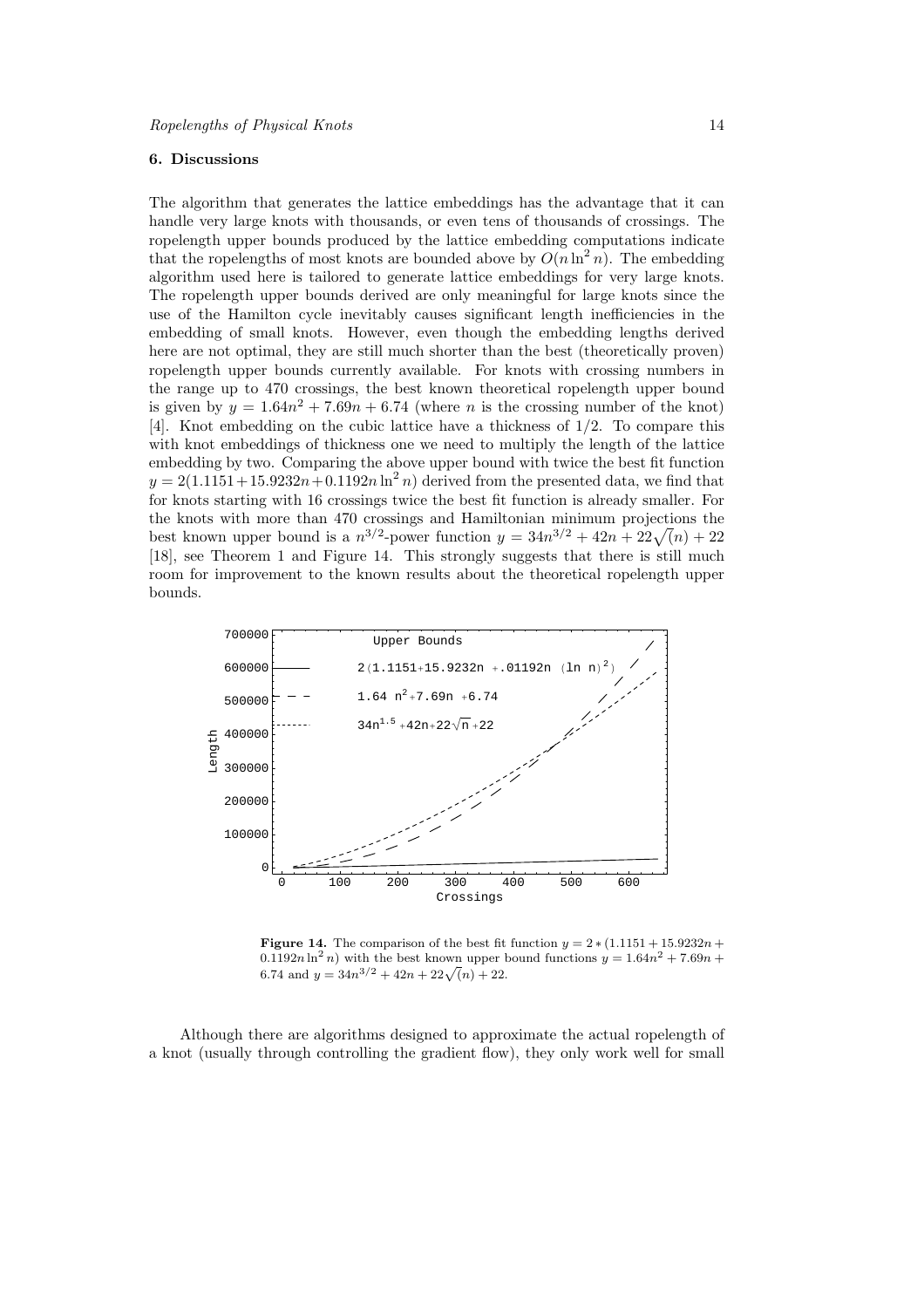knots (with less than 50 crossings) and cannot handle the large knots discussed here. These algorithms have mostly been used to approximate the ropelength of a given knot in the current knot tables (such a knot would only have crossing number up to 16). Figure 8 is an example of a 22 crossing knot shown with two configurations: one embedded in the lattice by our algorithm and the other (smooth) one close to a ropelength minimizer of the knot computed by a program called "ridgerunner" due to Rawdon/Piatek (see [7] for their related work). The "smooth" embedding uses 233 points to describe its core curve and the approximated ropelength is around 198.5. On the other hand, the lattice embedding has a length of 364. Since the lattice embedding converts to a smooth embedding with thickness of  $1/2$ , the ropelength bound given by the lattice embedding is slightly smaller than 728, which is less than four times the actual ropelength. We have compared several other small examples and in all cases the ropelength upper bounds given by the lattice embedding is smaller than four times the actual ropelengths. It is understandable that the algorithms designed to search for the ropelength minimizers of knots will provide much better ropelength upper bounds than our embedding algorithm, since the aim of the embedding algorithm is to find a reasonable upper bound of the ropelength for a large knot in a timely manner.



Figure 15. The ratio of embedding length divided by the volume of a box containing the embedding.

In Figure 15, the ratios between the lengths of the embedded knots (from the sample) and the volumes of the smallest rectangular boxes containing these embeddings are shown. The ratio tells us the percentage of the lattice vertices within the box occupied by the embedding. It seems that this percentage stabilizes around 15 percent. This may be viewed as a measure of how much improvement might be possible by using the available space more efficiently.

Finally we need to point out that our data also supports an  $O(n \ln^2 n)$  growth as an upper bound on ropelength for non-alternating knots. The length of the lattice embedding generated by our algorithm depends almost exclusively on the underlying graph. It remains almost unchanged when the over- and under- information at the vertices of the graph is changed in different ways to generated non-alternating knot diagrams. Thus the best fit function  $y = 1.1151 + 15.9232n + 0.1192n \ln^2 n$  works when viewed in the context of a sample of Hamiltonian knot diagrams of  $n$  crossings